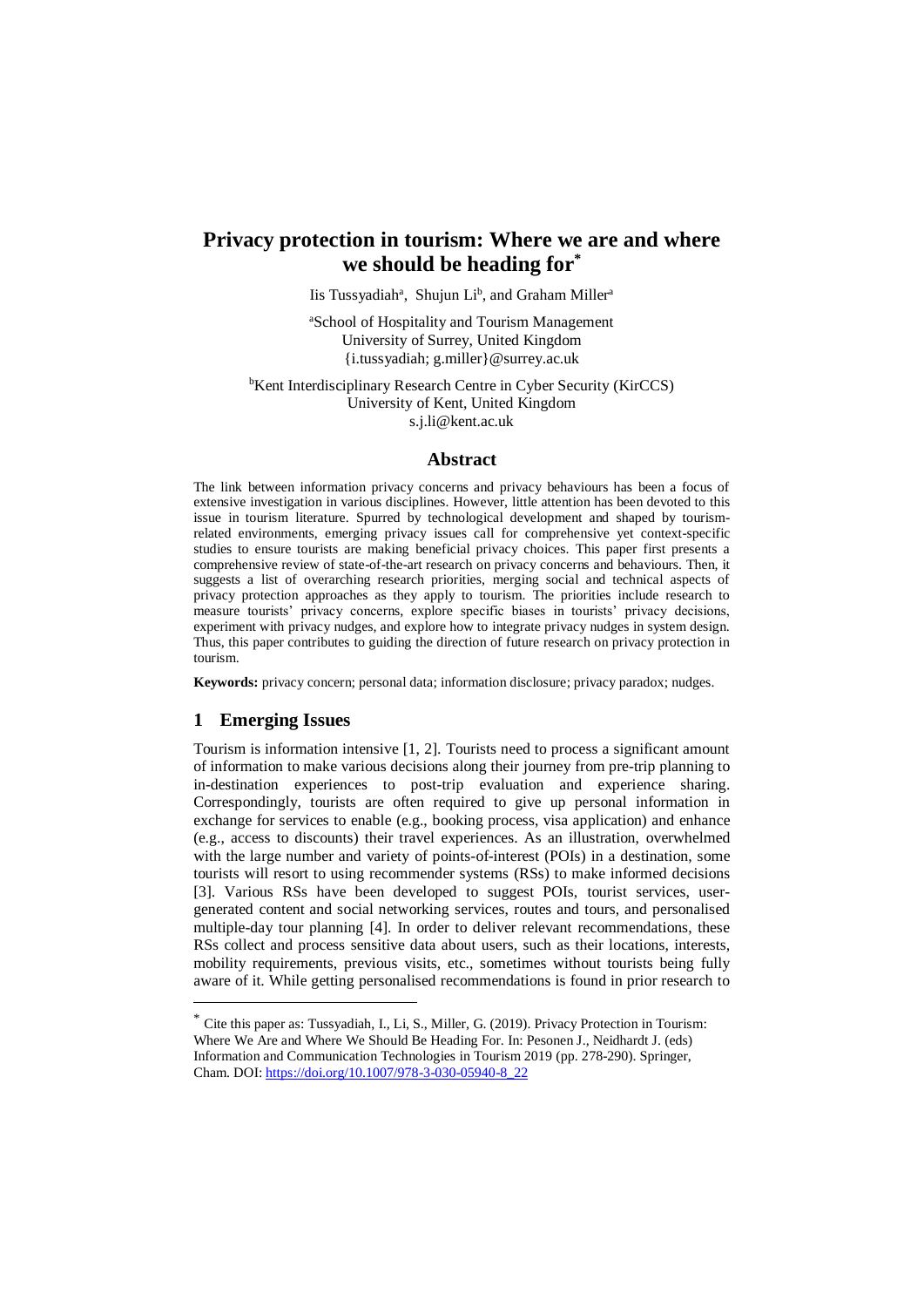lead to positive responses, including higher willingness to disclose personal information, it can also lead to negative responses due to higher level of privacy concerns; generating the so-called personalisation–privacy paradox [5].

Indeed, the link between privacy concerns and disclosure of personal information has been a focus of investigation in various disciplines [6, 7, 8]. Its application in the tourism context requires a critical perspective due to several existing and emerging issues that may contribute to less awareness of privacy threats and greater vulnerability to violations [9, 10]. *First*, information technologies develop fast and travel and tourism tend to be among the first industries to embrace them [2]. While tourists have an option to skip the use of emerging technologies such as mobile payment while travelling, some other technologies are much harder or impossible to avoid. An example is the use of automated check-in kiosks collecting biometric information at an airport gate. Additionally, destinations increasingly use real-time surveillance system for safety and security purposes, to protect tourists and residents from crimes. Tourists may not be aware of the range of privacy and security threats that come with these technologies. Furthermore, recent breakthroughs in Artificial Intelligence (AI) have allowed tourists to rely on automated systems such as an intelligent personal assistant, a system that is capable of learning the interests and behaviour of the user and respond accordingly [11]. This potentially raises new layers of privacy concerns.

*Second*, being in an unfamiliar environment, tourists may be easily persuaded to disclose personal information due to an inflated sense of urgency to obtain information and/or services [9]. This applies when information is considered timecritical, as tourists try to maximise activities within the limited length of stay. For the same reason, tourists may feel more at ease when sharing information with organisations or individuals they do not expect to interact extensively (or at all) anymore after the trip. *Third*, tourists' relationships with service providers and thus services rendered/used are typically short-lived and variety-seeking tourists are seldom loyal customers [10]. This will limit trust building, which may affect privacy decisions. *Fourth*, due to the prevalence of online social networks (OSNs) among Internet users, many travellers would like to share their travel experience including pictures and videos with friends and the public, both during and after the trip. Many of them consider this an important part of their overall travel experience, so have a tendency to overshare. Note that such information sharing activities often involve sharing information of other people (e.g., family members and friends travelling together or being visited). *Last*, with the prevalent use of peer-to-peer (P2P) platforms such as Airbnb and Uber where trust mechanism is built upon reciprocal reviews, sensitive personal information revealed privately during offline guest–host interactions may reach the public sphere by way of online reviews. This implies the risks from compounded physical and informational privacy [12].

These emerging issues call for comprehensive studies to better understand the ever more complex information privacy decision making for tourists. Importantly, as privacy failures can impact not only the travel industry and tourism destinations, but also a wider society, efforts to bring about desired privacy behaviours from tourists are critical. To that end, this paper aims to review the state-of-the-art research on the topic of information privacy from various disciplinary perspectives and, based on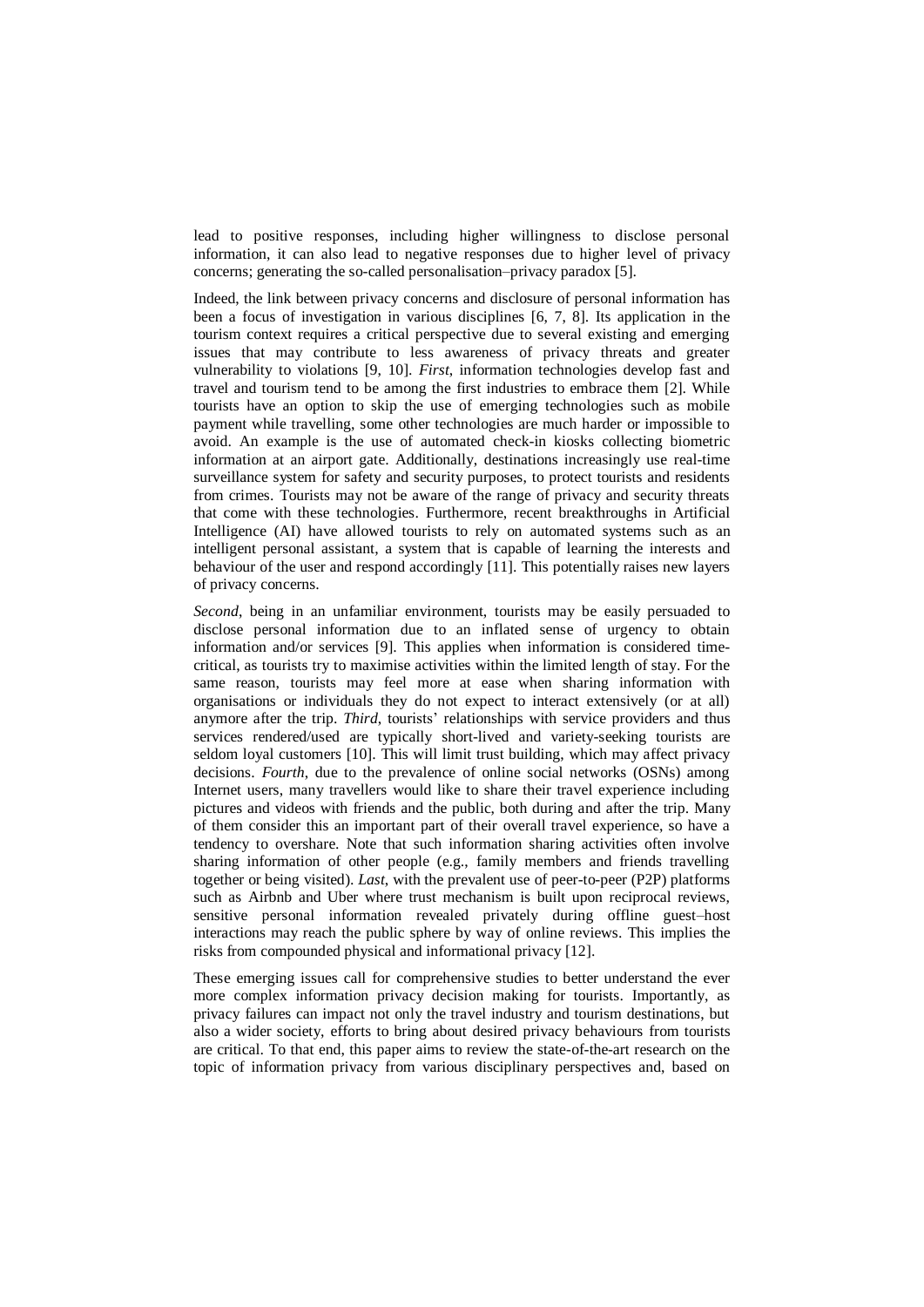emerging issues in tourism, recommend areas of research priorities to ensure tourists are making more beneficial choices when it comes to disclosing personal information related to their travels.

# **2 State-of-the-Art**

Westin [13] defined privacy as "...the claim of individuals, groups, or institutions to determine for themselves when, how, and to what extent information about them is communicated to others" (p.7). Subsequent research conceptualised privacy as a right or an ability to control how information about self is collected, retained and/or maintained, used and communicated, disclosed or shared [14]. More specifically, the definitional approach is classified to privacy into value-based (privacy as a human right integral to society's moral value system) or cognate-based (privacy is related to individual's mind, perceptions, and cognition rather than to an absolute moral value) [15]. The first approach defined privacy as a right and as a commodity (economic subject), while the latter defined privacy as a state (of limited access to information) and as (ability to) control information [15]. These definitions influence how privacy is measured in empirical research.

While research on information privacy in the context of tourism is extremely limited, the topic, especially pertaining to behaviour in online environments, has been extensively investigated in behaviour economics, decision science, and information systems disciplines. As suggested in a number of systematic review and meta-analytic studies [6, 7, 8, 15, 16, 17, 18], research on privacy has focused on individuals' privacy behaviours, specifically investigating perceived privacy concerns and its antecedents and consequences, cognitive and behavioural biases influencing privacy decisions, including the concept of privacy paradox, and nudge strategies for positive behaviour intervention.

#### **2.1 Perceived Privacy Concerns**

Privacy concerns, which refer to individuals' beliefs about the risks and potential negative consequences associated with disclosing personal information [6, 19], are considered a measurable proxy for privacy [15]. In essence, consumers who are worried about information privacy would take protective actions to reduce these perceived risks, which will generate significant impacts on service providers. Therefore, studies have been dedicated to theorising privacy concerns and finding empirical support for behavioural models linking privacy concerns and privacy management [8, 18], also termed the macro model of APCO (Antecedents  $\rightarrow$  Privacy Concerns  $\rightarrow$  Outcomes) to assess privacy at an individual level [15].

**Theories of Privacy Concerns**. Li [18] presents a comprehensive analysis of the theoretical landscape underlying information privacy concerns. To explain what leads to privacy concerns, research refers to Agency Theory [20] and Social Contract Theory [21], which elucidate how privacy concerns exist due to incomplete information and providers' opportunistic behaviour regarding customer information. The consequences of privacy concerns are generally explained with Theory of Reasoned Action (TRA) [22] and Theory of Planned Behaviour (TPB) [23], which describe how privacy concerns can manifest in attitude toward privacy, intention, and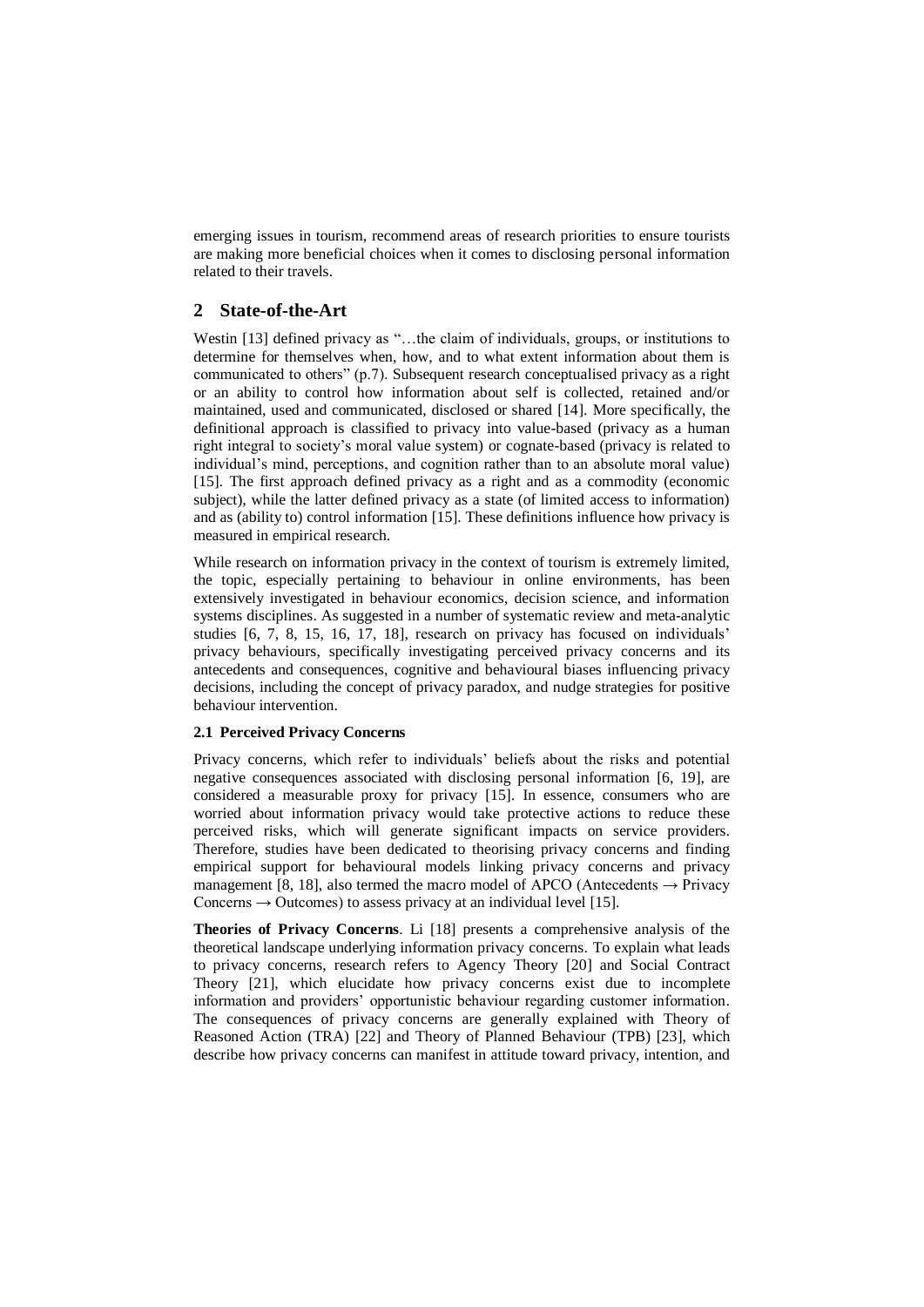information disclosure behaviour. Other systematic reviews have also been devoted to the relationship between different consequences of privacy concerns [7, 17], specifically on the (information) Privacy Paradox [24, 25, 26], which refers to the dichotomy of privacy attitude and actual behaviour.

The Privacy Calculus Theory [27, 28] plays a central role in explicating the trade-offs (benefits vs. risks) consumers consider when deciding to disclose personal information. Three various forms of privacy calculus were also considered in previous research: Utility Maximisation Theory [29], Expectancy Theory of Motivation [30], and Expectancy-Value Theory [22]. The discussions regarding risks and benefits of information disclosure also dominated the literature on Privacy Paradox [7, 17], with a multitude of theories used to elucidate risk–benefit calculation in privacy decisions as guided by rationality (e.g., Rational Choice Theory of Human Behaviour [31], Resource Exchange Theory [32, 33]), biases in risk–benefit assessment (e.g., Theory of Bounded Rationality [34], Uses and Gratification Theory [35, 36], Prospect Theory [37]), and failure to perceive risks associated with privacy decisions (e.g., Theory of Incomplete Information [38]). Biases associated with privacy decisions, including heuristics, will be discussed in the next section.

Finally, to explain factors influencing privacy concerns, such as institutional and individual factors, different theories were used in previous research, including Procedural Fairness Theory (27), Protection Motivation Theory [39], and Social Cognitive Theory [40, 41]. Li [18] suggests the mediating role of protectionmotivation in the impacts of institutional and individual factors on perceived privacy concerns and proposes a new Risk Calculus Theory, referring to the trade-off between perceived risks and the efficacy to cope with these risks, which together with the privacy calculus form the *Dual-Calculus* model determining individuals' intention to disclose personal information.

**Measures of Privacy Concerns.** Notable frameworks to assess individuals' concerns for privacy include Global Information Privacy Concerns (GPIC), Concerns for Information Privacy (CFIP) [42], and Internet Users' Information Privacy Concerns (IUIPC) scales [43]. GPIC is a unidimensional scale measuring privacy concerns in general, while CFIP delves into specific dimensions of individual's privacy concerns, mainly focusing on organisations' responsibilities for the proper handling of customer information. CFIP consists of four dimensions: the collection of personal information, unauthorised secondary use of personal information, improper access to personal information, and errors in storing of personal information. The purpose of IUIPC is to reflect internet users' concerns, focusing on perceptions of fairness and justice in the context of information privacy in online environments [43]. It has three factors: collection (whether the exchange of personal information is equitable), control (whether users have control over the data), and awareness (whether users are adequately informed about the use of the data). Various privacy research has adopted the aforementioned scales, adapted them to specific research contexts, or refined the scales with additional dimensions, such as technological, socio-cultural, and legal aspects of privacy concerns [12, 44, 45]. Research calls for refining the privacy concerns construct by incorporating various facets of information privacy and test the construct validity in different contexts [8], including tourism.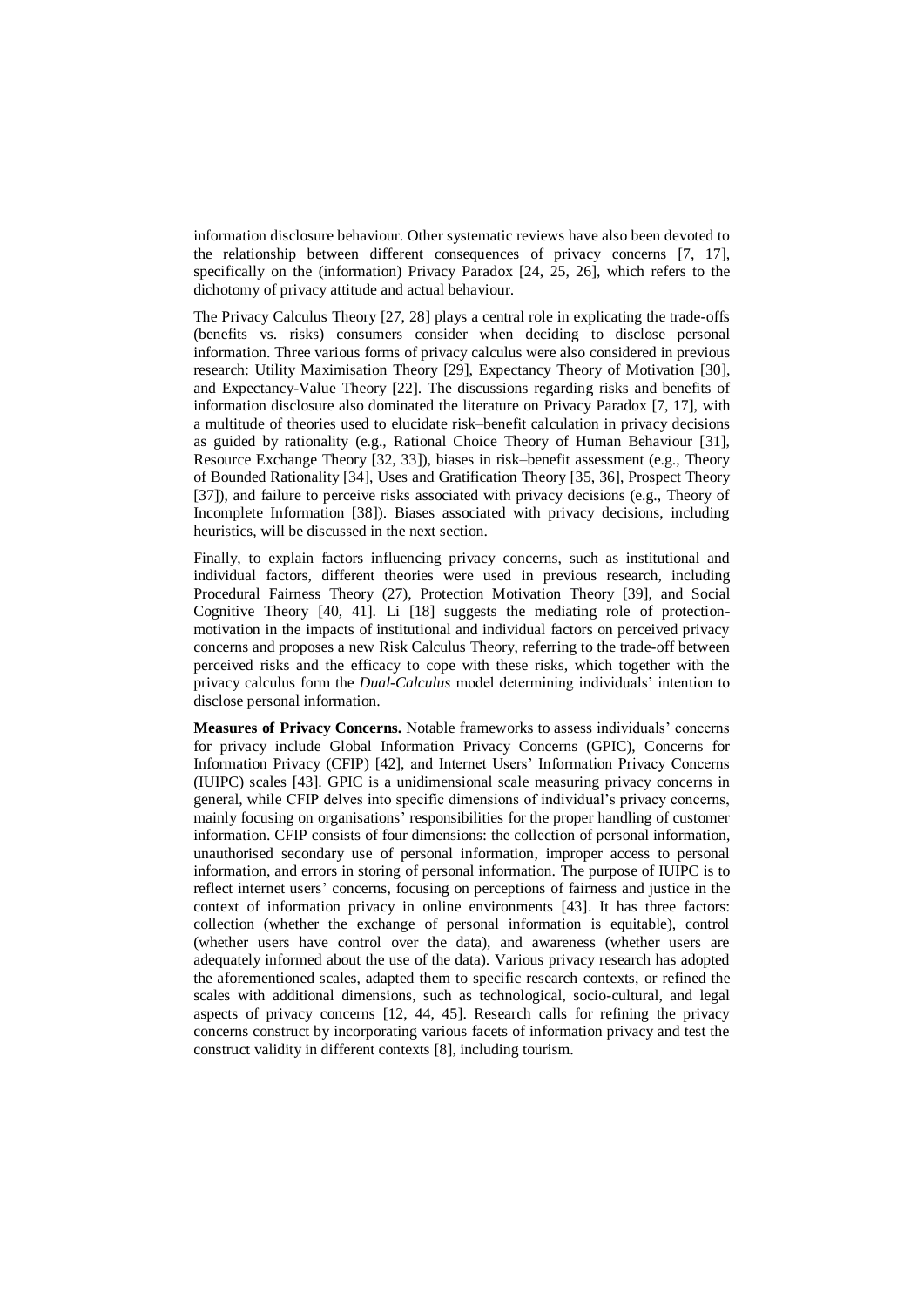**Antecedents of Privacy Concerns.** In general, individuals' concerns of information privacy depend on a number of factors. Antecedents evaluated in empirical research on privacy are summarised in [8] and [15]. Reviewing privacy research in the marketing domain, [45] categorised these factors into consumer determinants (psychology of privacy), which are affected by privacy in society factors. They include:

- *Individual factors*: demographic differences, personality differences, privacy experiences, privacy awareness and knowledge, psychological and sociopsychological factors (including dispositions to heuristics, which will be discussed in subsequent section), self-efficacy, etc.
- *Social-relational factors:* the influence of important others (social norms/subjective norms).
- *Organisational factors*: awareness of improper handling of personal data by organisations and organisational communication of privacy.
- *Macro-environmental factors*: ethical framework, global variation (cross-cultural preferences, cross-national regulatory variation and effects), and legal and policy implications (privacy failure intervention).
- *Information contingencies*: types and sensitivity of information (personally identifiable information, medical records, financial information, biometric templates, etc.).

Previous research calls for exploration for additional antecedent factors to privacy concerns [8], especially as they relate to risks associated with various contexts.

**Outcomes of Privacy Concerns.** As an independent variable, privacy concerns are linked to behavioural responses [15]. In marketing research, a range of outcomes at the individual level include purchase intent, willingness to disclose information, clickthrough (in online environments), falsifying information, negative word-of-mouth, and switching behaviour [45]. In general, consequences of privacy concerns are analysed from TRA and TPB perspectives, which can be categorised into [8]:

- *Personal beliefs*: trusting beliefs, risk and uncertainty beliefs, etc.
- *Attitude*: conceptualised as a direct result of beliefs, it refers to attitude toward information disclosure.
- *Behavioural intention*: intention to share, to adopt, to take protective actions, etc.
- *Actual behaviour*: transactional behaviours (e.g., information disclosure) and protective behaviours (e.g., refusal to provide information, removal of information, negative word-of-mouth, information fabrication) [47, 48].

While the conceptualised link between attitude, intention, and behaviour has been validated, behaviour research also found discrepancies between attitude, intention and actual behaviour [48], as captured in the concept of privacy paradox [7, 17, 26]. This remains an important research area. The following subsection will touch upon the limitations faced by consumers when making decisions to disclose personal information, which provide some explanation to some of the inconsistencies in consumers' privacy behaviour.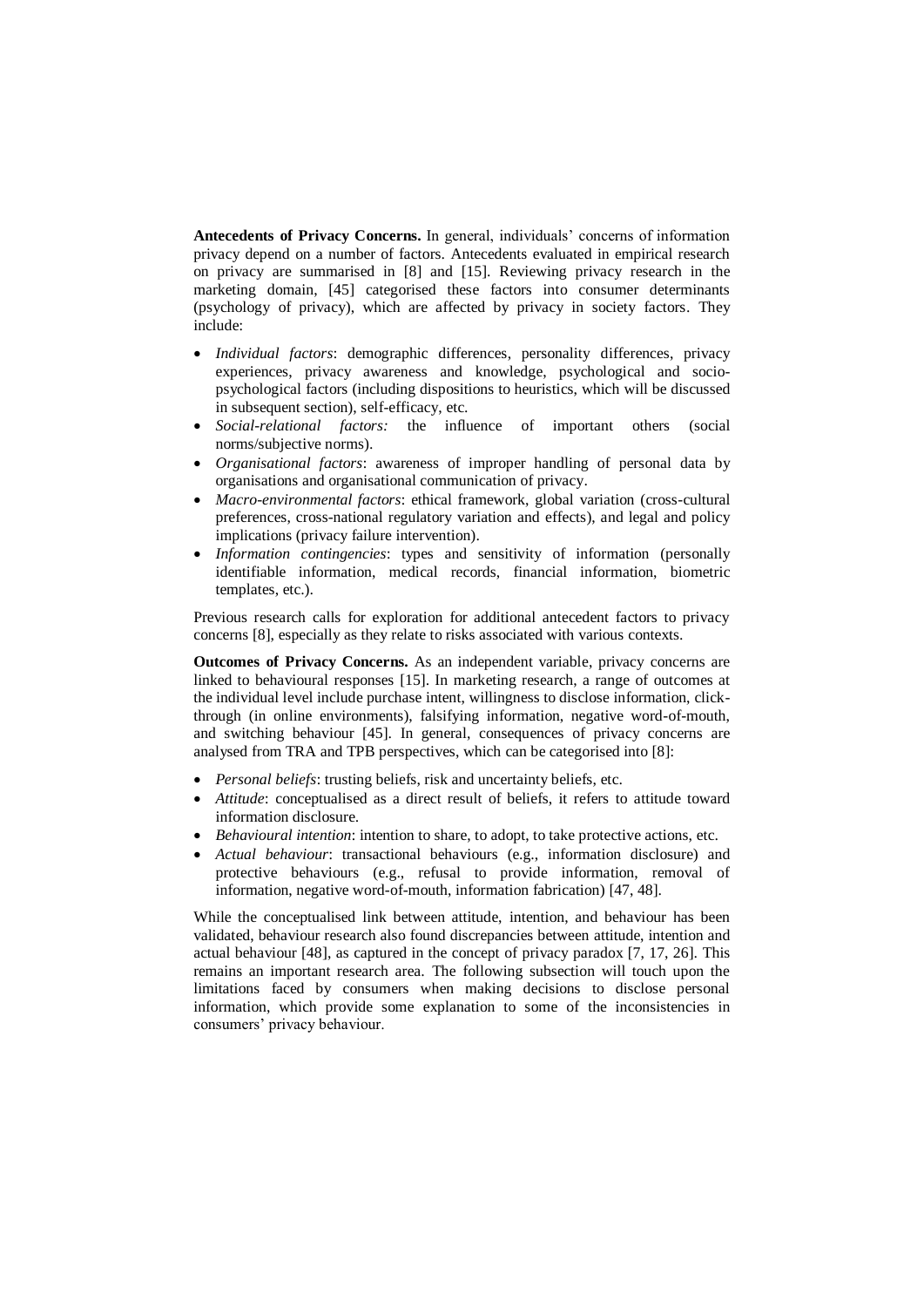#### **2.2 Cognitive and Behavioural Biases in Privacy Decisions**

Early research on privacy behaviour based its assumption on rational model of decision-making, assuming that people make rational deliberation comparing risks and benefits of information disclosure [28, 42]. However, privacy behaviours are complex and nuanced; they are also made based on heuristics, affects, and emotions [16, 17]. Based on a comprehensive review of research in behavioural decision research, behavioural economics, and experimental psychology, three hurdles that consumers face when making privacy decisions, preventing them from making rational choices, were suggested [16]. *First*, technologies and threats constantly evolve, so users are left with incomplete and asymmetric information. Data holders (e.g., service providers) usually have more information regarding the purposes and conditions of future use of personal data, compared to consumers. *Second*, consumers have limited mental resources to evaluate all possible consequences of their behaviour (i.e., bounded rationality), leading them to lean on heuristics. *Third*, privacy decisions are prone to be affected by cognitive and behavioural biases.

Some of the psychological biases found in previous research to influence privacy and security decisions are [7, 16, 17]:

- *Anchoring*: consumers may be affected by what others do when deciding to disclose personal information, regardless of the consequences that it may entail.
- *Loss aversion*: people report high privacy concerns about companies gathering their personal information (loss), but refuse to pay for privacy protection.
- *Framing effect*: consumers may find a privacy policy more desirable when framed as more protective compared to a reference point (e.g., a competitor's privacy notice), thus affecting their willingness to share personal information.
- *Hyperbolic discounting* or *immediate gratification bias*: consumers may choose an option with immediate gain in choices involving inter-temporal trade-offs, such as access to desired services (immediate benefit) vs. privacy costs that may be incurred months later (risk diffusion).
- *Optimism bias and overconfidence*: consumers may be overconfident in their assessment of privacy or security risks.
- *Post-completion errors*: consumers omitting secondary tasks (e.g., logging out of a shared computer) after completing a primary task (e.g., booking a tour), leading to privacy and security risks.
- *Status quo bias*: people have an affinity for default choices, such as the default configurations of privacy tools without actually reviewing the settings.
- *Habit*: habitual use of technologies spills over to other consumption situations.
- *Indeterminacy* (from quantum theory): consumers may alter their preferences indeterminately, at the time an actual decision is made.

Users are often unaware of these biases and tend to be influenced by the same biases as they make similar decisions. This signifies the need for behavioural interventions to avoid negative consequences of poor privacy-related decisions.

#### **2.3 Nudges for Privacy**

In light of the limitations facing consumers when making privacy decisions, researchers have attempted to identify approaches to balancing information disclosure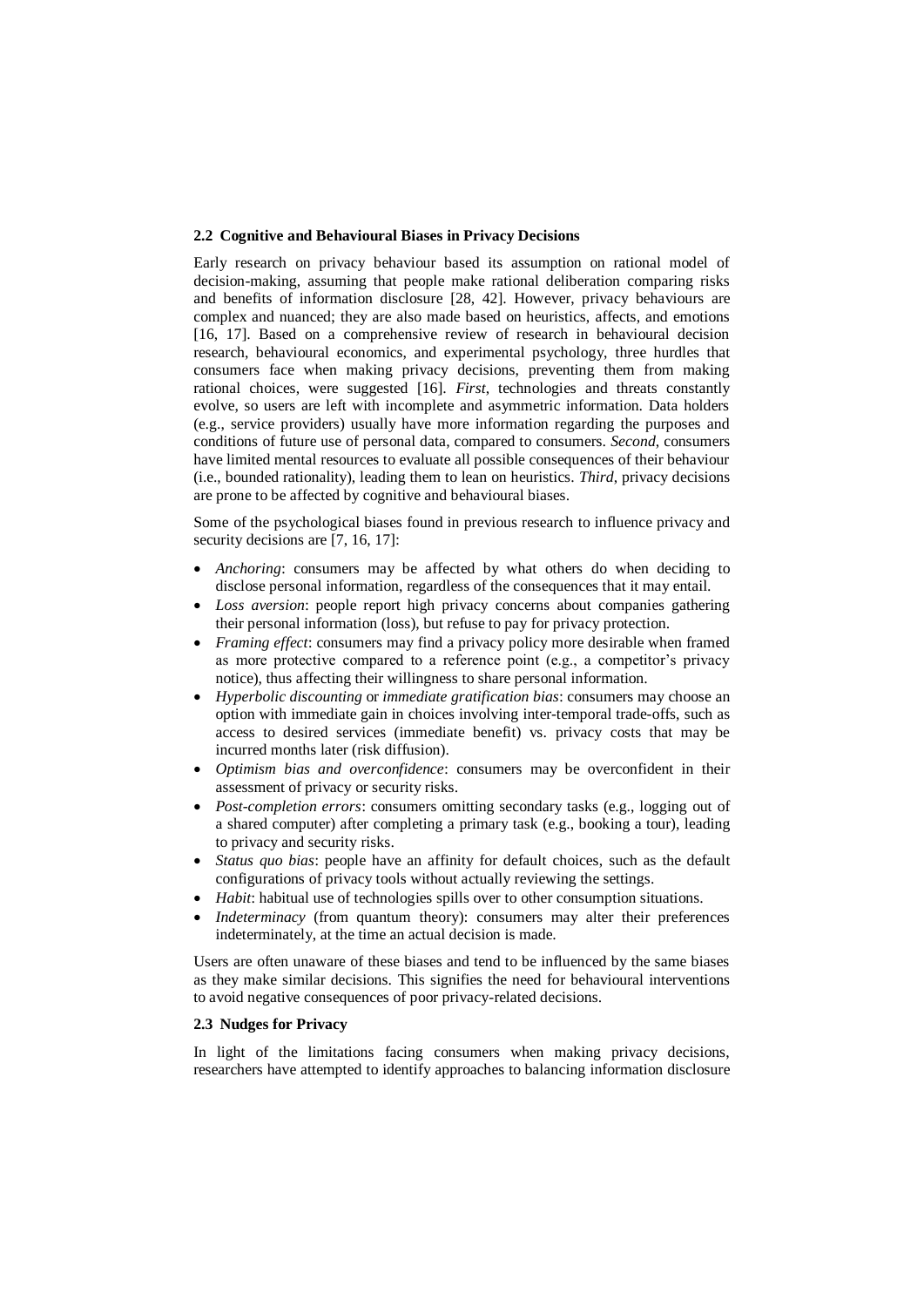and protection of personal data in ways that optimise consumers' overall welfare and minimise losses such as regrettable disclosure. Previous research uses soft paternalistic intervention approaches (or nudges) [49, 50], applying lessons from behavioural research to design policies, systems, and choice architectures to nudge users toward more beneficial choices [16, 51]. Six interrelated nudging dimensions were proposed [16] to mitigate (or exploit) the aforementioned limitations in privacy decisions, which include:

- *Nudging with information*: reducing information asymmetries and providing a realistic perspective of risks via education (prior to decision) and feedback (after decision). For example, presenting privacy settings in a concise and readable manner (e.g., "everyone can see this photo.") will improve user's understanding of privacy risks and result in responsible data sharing behaviour.
- *Nudging with presentation*: providing necessary contextual cues in the user interface to reduce cognitive load and convey the appropriate level of risk through framing and structure (e.g., increasing saliency or exaggerating privacy risk).
- *Nudging with defaults*: reduce user effort by configuring the system according to users' expectations, such as defaults for opting-in or opting-out consent.
- *Nudging with incentives*: motivating users to behave according to their stated preferences through rewards and punishments. These also include non-financial rewards and punishments such as social support and peer pressure. Another example is nudging away from risky behaviour by making it more difficult to share information (e.g., by multiple confirmation).
- *Facilitating reversibility and error resiliency:* limiting the impact of mistakes by designing systems that ease error correction, through forced actions or automated completion and reversibility (e.g., deleting regrettable posts, comments, or tweets that reveal too much information).
- *Timing of nudges*: defining the right moment to nudge.

Further, Acquisti et al. [16] raise a question regarding how far nudging should go in influencing user behaviour, especially in situations where right or wrong decisions are not entirely clear. This calls for further studies pertaining to implementation of nudges, including the ethical and legal aspects of it (i.e., liability issues arising from consumers following nudges that are later proven illegal). Additionally, there may be no one-size-fits-all approach to nudging for privacy. Thus, identifying most effective nudges for different population and privacy contexts is a critical research area.

## **3 Research Priorities**

Extensive research on information privacy has been done in various disciplines. Yet, these call for further studies to continue the research tradition in this area, to refine the measurements of privacy, and to explore the dynamics of individuals' privacy management and behaviours in various contexts. Taking the context of tourism, it is critical that future research will not be a mere attempt to test whether existing theories and models are applicable to tourists and tourism, but instead enrich the literature by refining the conceptualisation of privacy and exploring new factors that contribute to the better understanding of general and situational privacy behaviour. Therefore, a set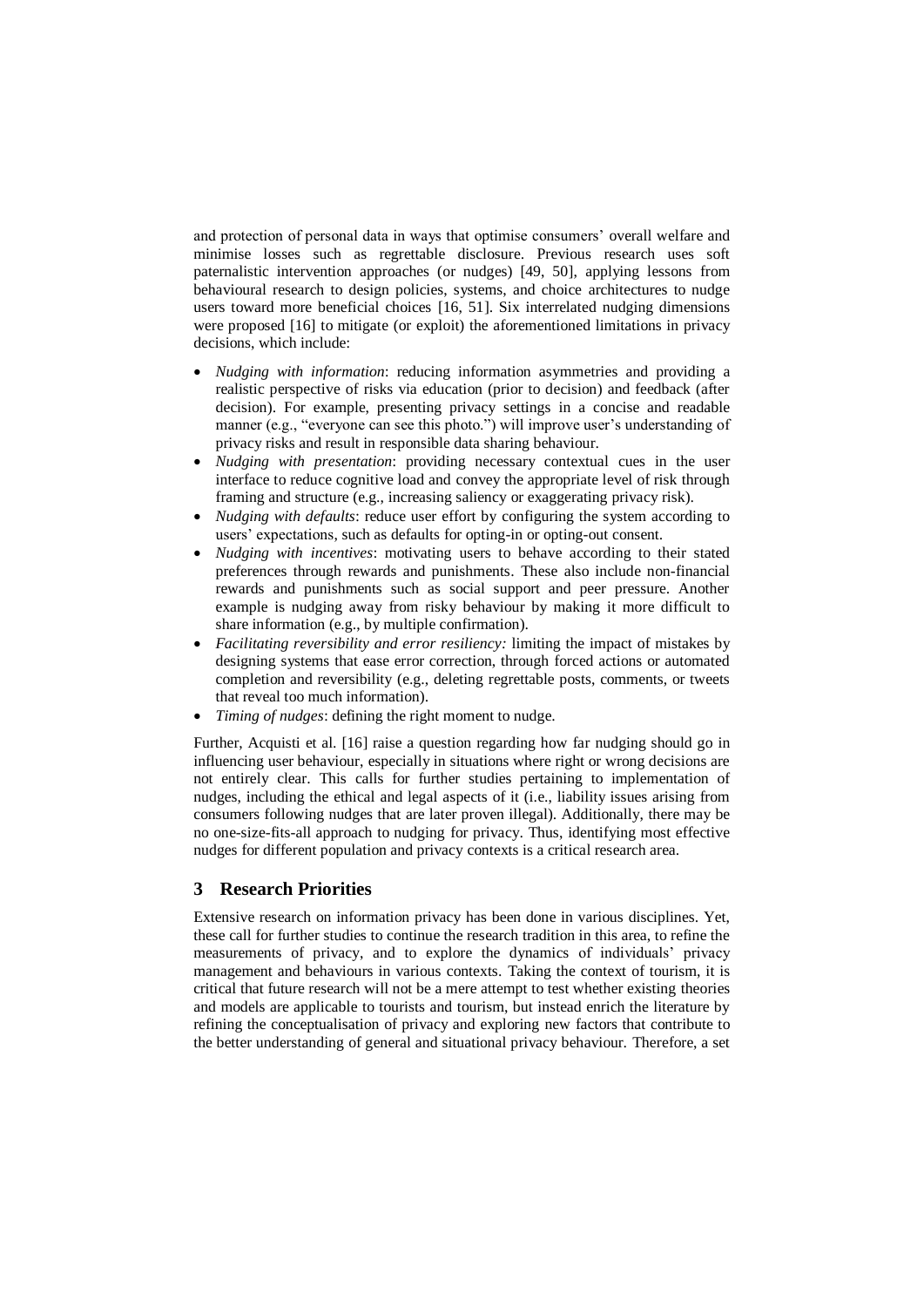of research priorities is presented in the following, taking into consideration emerging issues and the state-of-the-art, to guide future research on this topic (see Fig. 1).

#### **3.1 Measuring Privacy Concerns in Tourism**

In order to assess privacy concerns in the context of tourism, it is necessary to refine existing privacy concerns construct by incorporating different facets of information privacy, integrating potential compounding privacy concerns from online and offline (cyber-physical) environments, and validate the constructs with diverse population of tourists. Furthermore, future research needs to focus on identifying specific antecedents and consequences of tourists' privacy concerns. Specifically, contextual factors will influence information contingencies involved in tourists' disclosure behaviour, such as types and sensitivity of information, as well as organisational and macro-environmental factors. For instance, the influence of cross-national regulatory contexts in international travel will be an important area to explore: as tourists crossed boundaries, they would need to adapt to new regulatory frameworks for privacy protection and (mandatory) information disclosure, which might add to privacy concerns. Additionally, it is necessary to further explore the limited interactions and thus opportunities for trust building between tourists and service providers and their consequences on information disclosure behaviour. Lastly, in terms of behavioural outcomes, future research should be devoted to examine whether tourists employ different disclosure or protective actions while travelling compared to actions in daily life and to what extent the privacy paradox phenomenon (i.e. discrepancy between attitude and behaviour) exists in travel contexts.



**Fig. 1.** Privacy Protection in eTourism: Research Priorities

#### **3.2 Exploring Specific Biases in Tourists' Privacy Decisions**

Tourism is a hedonic experience; leisure tourists typically search for enjoyment from traveling to a destination. This may have an influence on tourists leaning more toward employing affect heuristics when making decisions while travelling. In addition, the fact that tourists will be in unfamiliar environments and have limited access to resources they normally have at home, the problem of incomplete information may be stronger for tourists, which may result in added anxiety. This may also lead to underestimation of risks due to the transient nature of travel activities. Furthermore, tourists may need to use entirely different sets of service providers, adding to information asymmetry issues. Therefore, future research needs to focus on specific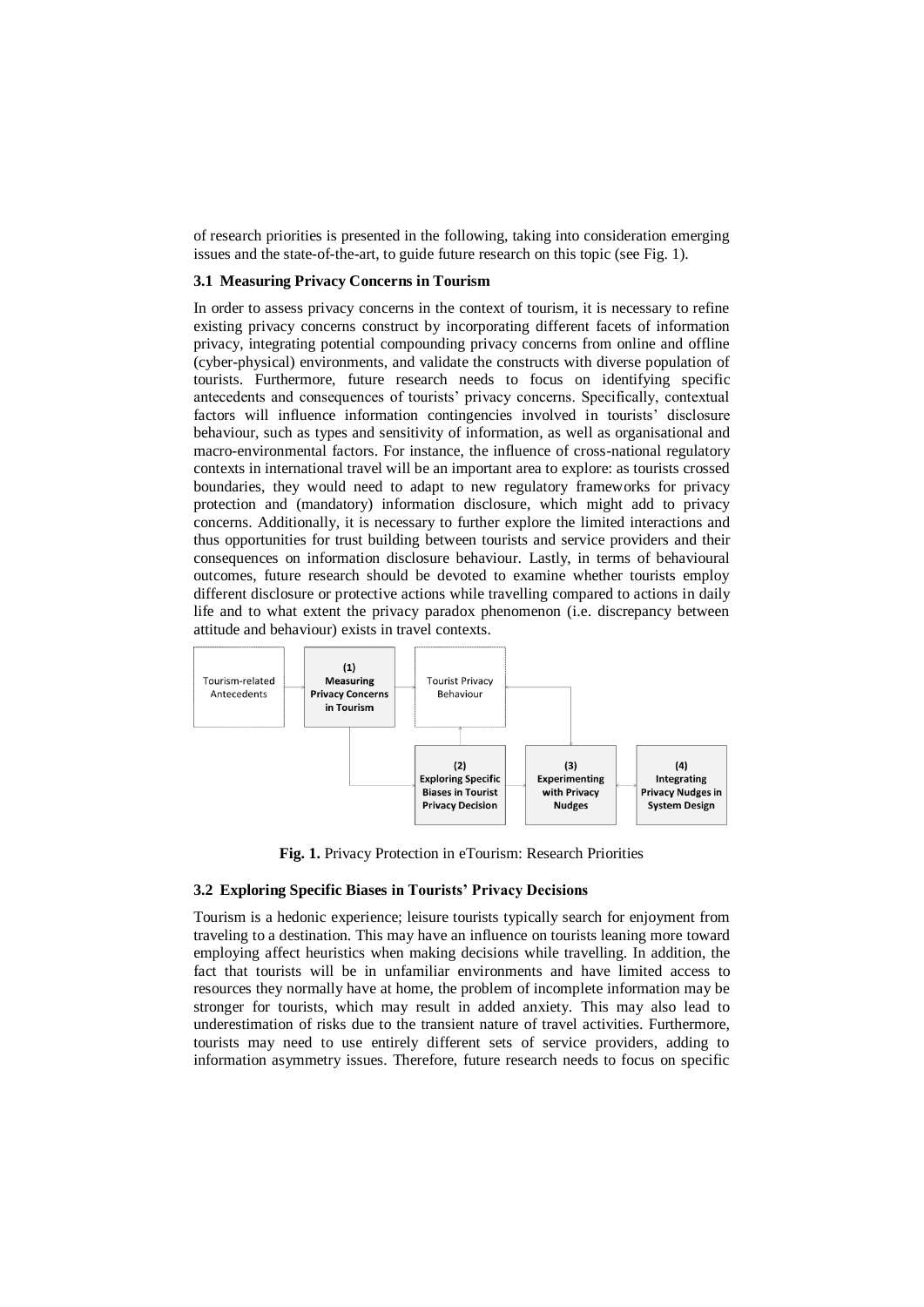biases that influence tourists' privacy decisions. These may also include a greater potential for hyperbolic discounting due to time-critical services and information in the limited time of traveling and post-completion errors as tourists are driven to complete their primary to-do list in the destination (e.g. forgetting to log out or delete browsing history after using a computer in a hotel's business centre to search for nearby attractions or to check-in for a flight online).

## **3.3 Experimenting with Nudges**

Based on specific hurdles tourists face for their privacy decisions, future research needs to be devoted to evaluation of different nudges and their outcomes. It is important that a range of nudging strategies and specific designs of those strategies are tested to tackle the most prevalent biases that pose greater risk for privacy failures (suboptimal privacy-related decisions) in the travel contexts. From a methodological point of view, behavioural experiments with nudges will yield relevant results to test the effectiveness of nudging strategies and designs. These can be done in a controlled lab setting to quickly assess how people react to various nudging strategies for travellers and in the field, such as places of transit and tourist destinations, to assess the impacts of nudges on actual tourist behaviour in the real world. Importantly, while people might respond positively to education and feedback (i.e. nudging with information) as they complete travel-related tasks in a lab experiment, such as booking accommodation or sharing travel photos with their social network, they might not have the same responses to these strategies while actually traveling. Therefore, a combination of lab-based and field studies will be desirable for more robust results.

#### **3.4 Integrating Privacy Nudges in System Design**

As a general principle, Privacy by Design (PbD) including privacy by default has been widely accepted by both designers and end users, and also been included in the latest European data protection law, General Data Protection Regulation (GDPR). However, despite a lot of efforts on privacy enhancing technologies, there have been much less work on applying behavioural nudges in technical solutions of privacy protection. To better incorporate privacy nudges into a tourist-facing privacy protection system, more future research is called to address at least the following aspects: computational ontology for incorporating proven theories in behavioural science into the automated system, environmental and behavioural monitoring for personalising and contextualising nudges, (semi-)automated privacy risk assessment including mathematical models of different parts of the whole process, the use of interactive information visualisation for qualitative presentation of risks and nudges, information fusing of data from multiple sources to cover a more complete picture of users' privacy behaviour and privacy risks, human-in-the-loop approach to facilitating incremental refinement of automated components.

# **4 Concluding Remarks**

In light of existing and emerging privacy issues in tourism, comprehensive yet context-specific studies are needed to better understand tourists' privacy decision making process in order to ensure they are making informed decisions when it comes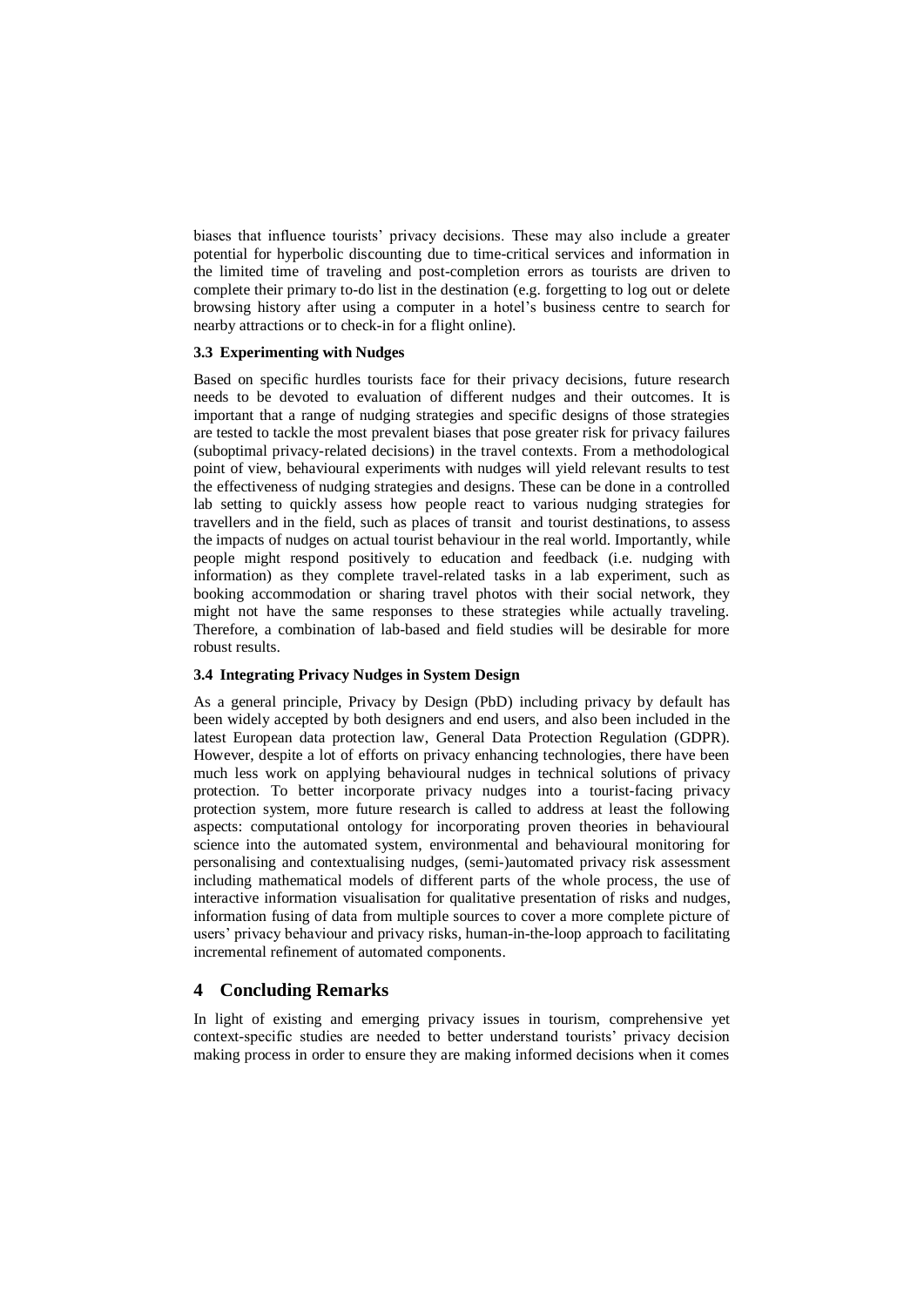to sharing personal information while traveling. This paper presents a comprehensive review of state-of-the-art research on privacy concerns, cognitive biases in privacy decisions, and nudges for privacy. This review is inclusive of theoretical foundation underpinning the conceptual framework of previous information privacy research in various contexts as well as methodological framework to empirically measure privacy-related concepts, such as privacy concerns and their antecedents and outcomes. Based on this review, this paper provides a set of overarching research priorities, merging the social and technical aspects of privacy protection framework to nudge tourists into making more responsible disclosure decisions. In so doing, this paper contributes to guiding the direction of future research on information privacy in tourism context.

The research priorities are intended to affect various groups of researchers and practitioners in tourism. First, for researchers focusing on tourist behaviour, the theoretical models and methodological frameworks reviewed herein could be applied to explain and measure tourists' privacy concerns, including their antecedents and outcomes, and cognitive biases in tourists' privacy decisions. Second, for researchers focusing on tourism-related policy, travel organisations, and policymakers, the array of nudging strategies explained herein could be implemented to influence tourists' privacy behaviours. Finally, for researchers and practitioners in tourism information systems and technologies, the priorities should entice the design of an effective tourist-facing privacy protection system.

# **References**

- 1. Gretzel U (2011) Intelligent systems in tourism: A social science perspective. Annals of Tourism Research, 38(3), 757-779.
- 2. Werthner H, Klein S (1999) Information technology and tourism—A challenging relationship. Springer: Vienna.
- 3. Drosatos G, Efraimidis PS, Arampatzis A, Stamatelatos G, Athanasiadis IN (2015). Pythia: A Privacy-enhanced Personalized Contextual Suggestion System for Tourism. 2015 IEEE 39th Annual International Computers, Software & Applications Conference. doi: 10.1109/COMPSAC.2015.88
- 4. Gavalas D, Kasapakis V, Konstantopoulos C, Mastakas K, Pantziou G (2013) A survey on mobile tourism recommender systems. doi[: 10.1109/ICCITechnology.2013.6579536](https://doi.org/10.1109/ICCITechnology.2013.6579536)
- 5. Lee CH, Cranage DA (2011) Personalisation–privacy paradox: The effects of personalisation and privacy assurance on customer responses to travel websites. Tourism Management, 32(5), 987-994.
- 6. Baruh L, Secinti E, Cemalcilar Z (2017) Online privacy concerns and privacy management: A meta-analytical review. Journal of Communication, 67(1), 26-53.
- 7. Barth S, de Jong MDT (2017) The privacy paradox: Investigating discrepancies between expressed privacy concerns and actual online behavior - A systematic literature review. Telematics and Informatics, 34(7), 1038-1058.
- 8. Li Y (2011) Empirical studies on online information privacy concerns: Literature review and an integrative framework. Communications of the Association for Information Systems, 28, 453-496.
- 9. Anuar F, Gretzel U (2011) Privacy concerns in the context of location based services for tourism. Paper presented at the ENTER 2011 Conference, Innsbruck, Austria, January 26– 28, 2011.
- 10. Gretzel U, Sigala M, Xiang Z, Koo C (2015) Smart tourism: foundations and developments. Electronic Markets, 25(3), 179-188.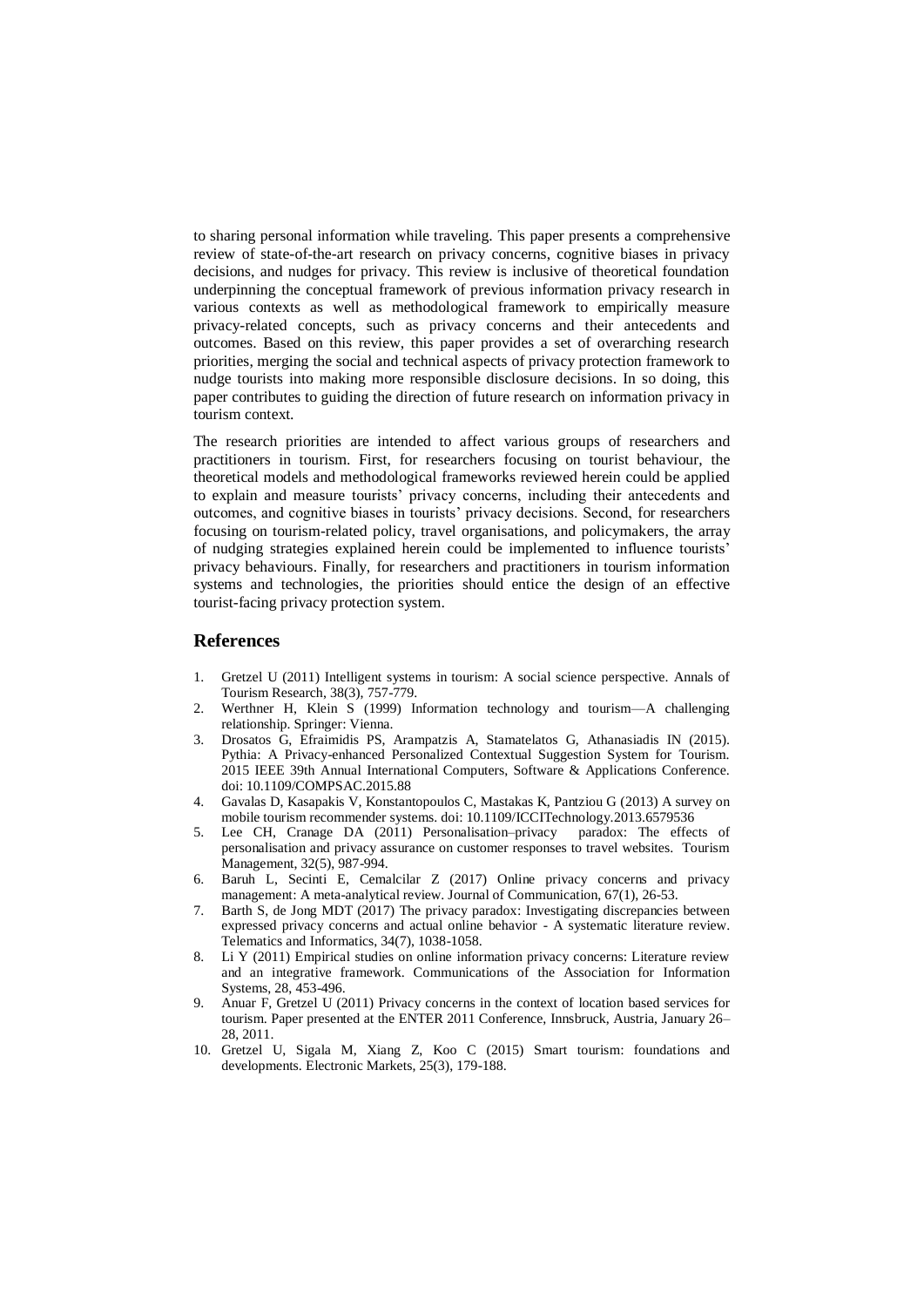- 11. Manikonda L, Deotale A, Kambhampati S (2017) What's up with privacy?: User preferences and privacy concerns in intelligent personal assistants. https://arxiv.org/abs/1711.07543
- 12. Lutz C, Hoffmann CP, Bucher E, Fieseler C (2018) The role of privacy concerns in the sharing economy. Information, Communication & Society, 21(10), 1472-1492.
- 13. Westin AF (1967) Privacy and freedom. Atheneum: New York.
- 14. Xu H, Teo H-H (2004) Alleviating consumers' privacy concerns in location-based services: A psychological control perspective. ICIS 2004 Proceedings, 64. https://aisel.aisnet.org/icis2004/64
- 15. Smith HJ, Dinev T, Xu H (2011) Information privacy research: An interdisciplinary review. MIS Quarterly, 35(4), 89-1015.
- 16. Acquisti A, Adjerid I, Balebako R, Brandimarte L, Cranor LF, Komanduri S, Leon PG, Sadeh N, Schaub F, Sleeper M, Wang Y, Wilson S (2017) Nudges for privacy and security: Understanding and assisting users' choices online. ACM Computing Surveys, 50(3), 44.
- 17. Kokolakis S (2017) Privacy attitudes and privacy behaviour. Computers and Security, 64(C), 122-134.
- 18. Li Y (2012) Theories in online information privacy research: A critical review and an integrated framework. Decision Support Systems, 54(1), 471-481.
- 19. Zhou T, Li H (2014) Understanding mobile SNS continuance usage in China from the perspectives of social influence and privacy concern. Computers in Human Behavior, 37, 283–289.
- 20. Eisenhardt KM (1989) Agency Theory: An Assessment and Review. The Academy of Management Review, 14(1), 57-74.
- 21. Milne GR, Gordon ME (1993) Direct mail privacy-efficiency trade-offs within an implied social contract framework. Journal of Public Policy & Marketing, 12(2), 206-215.
- 22. Ajzen I (1991) The theory of planned behavior. Organizational Behavior and Human Decision Processes, 50, 179-211.
- 23. Ajzen I, Fishbein M (1980) Understanding attitudes and predicting social behavior. Prentice-Hall, Englewood-Cliffs, NJ.
- 24. Acquisti A (2004) Privacy in electronic commerce and the economics of immediate gratification. Proceedings of the 5th ACM Conference on Electronic Commerce, 21-29.
- 25. Barnes SB (2006) A privacy paradox: Social networking in the United States. First Monday, 11. http://dx.doi.org/10.5210/fm.v11i9.1394
- 26. Norberg PA, Horne DR, Horne DA (2007) The privacy paradox: personal information disclosure intentions versus behaviors. Journal of Consumer Affairs, 41(1), 100-126.
- 27. Culnan MJ, Armstrong PK (1999) Information privacy concerns, procedural fairness, and impersonal trust: an empirical investigation. Organization Science, 10(1), 104-115.
- 28. Laufer RS, Wolfe, M (1977) Privacy as a concept and a social issue: a multidimensional development theory. Journal of Social Issues, 33(3), 23-42.
- 29. Awad NF, Krishnan MS (2006) The personalization privacy paradox: an empirical evaluation of information transparency and the willingness to be profiled online for personalization. MIS Quarterly, 30(1), 13-28.
- 30. Stone EF, Stone DL (1990) Privacy in organizations: theoretical issues, research findings, and protection mechanisms. Research in Personnel and Human Resources Management, 8, 349-411.
- 31. Simon HA (1955) A behavioral model of rational choice. The Quarterly Journal of Economics, 69(1), 99-118.
- 32. Donnenwerth GV, Foa UG (1974) Effect of resource class on retaliation to injustice in interpersonal exchange. Journal of Personality and Social Psychology, 29, 785-793.
- 33. Foa UG (1971) Interpersonal and economic resources. Science, 71, 345-351.
- 34. Simon HA (1982) Models of Bounded Rationality. Volume 1: Economic Analysis and Public Policy. Volume 2: Behavioural Economics and Business Organization. MIT Press, Cambridge, MA.
- 35. Blumler JG, Katz E (1974) The Uses of Mass Communication. Sage, Beverly Hills, CA.